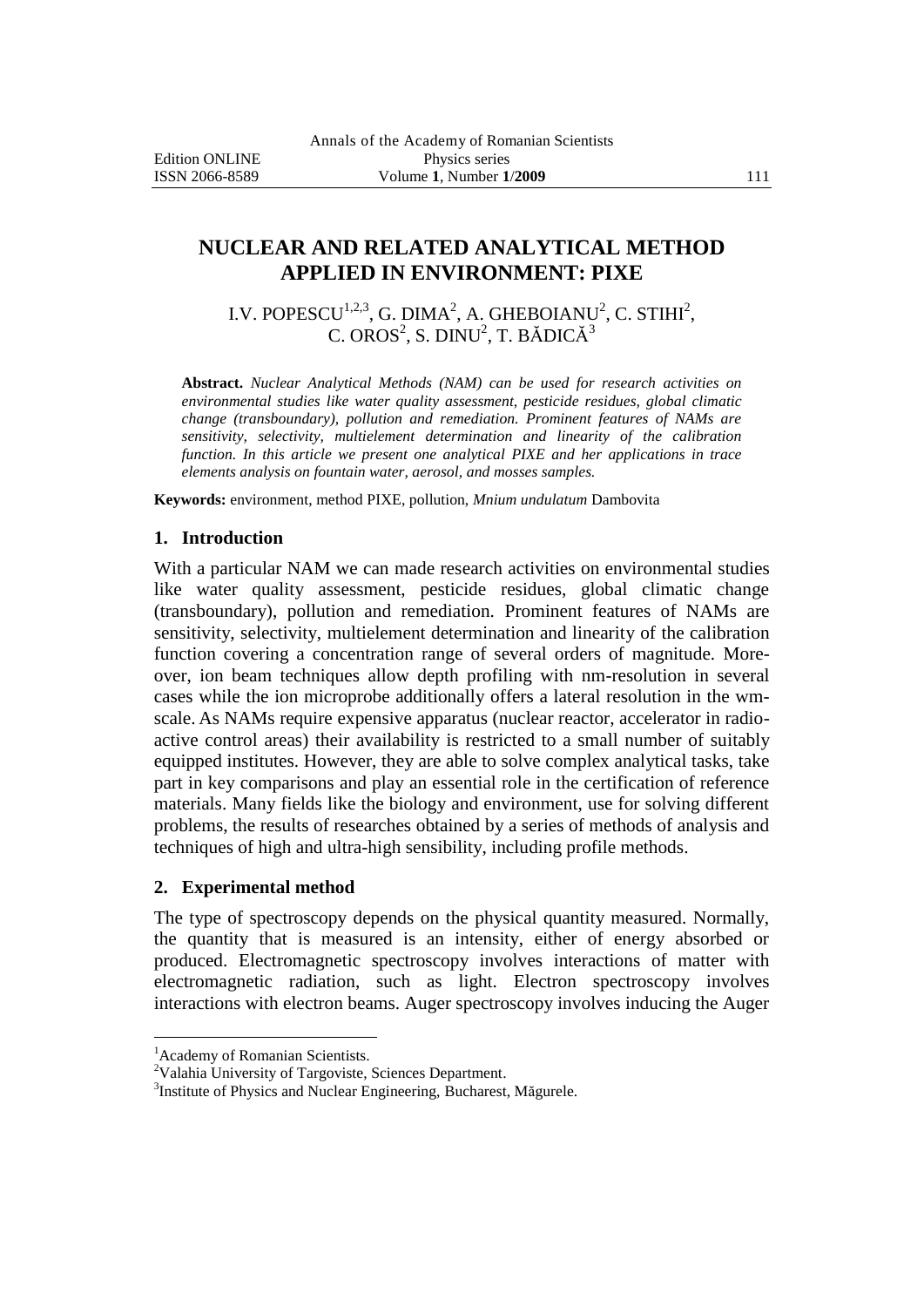effect with an electron beam. In this case the measurement typically involves the kinetic energy of the electron as variable. Most spectroscopic methods are differentiated as either atomic or molecular based on whether or not they apply to atoms or molecules. Along with that distinction, they can be classified on the nature of their interaction. Absorption spectroscopy uses the range of the electromagnetic spectra in which a substance absorbs. This includes atomic absorption spectroscopy and various molecular techniques, such as infrared spectroscopy in that region and nuclear magnetic resonance (NMR) spectroscopy in the radio region. Emission spectroscopy uses the range of electromagnetic spectra in which a substance radiates (emits). The substance first must absorb energy. This energy can be from a variety of sources, which determines the name of the subsequent emission, like luminescence. Molecular luminescence techniques include spectrofluorimetry.

## **3. Particle Induced X-ray Emission (PIXE)**

Particle induced x-ray emission (PIXE) [1], is a powerful yet non-destructive elemental analysis technique now used routinely by geologists, archaeologists, art conservators and others to help answer questions of provenience, dating and authenticity. Quantum theory states that orbiting electrons of an atom must occupy discrete energy levels in order to be stable. Bombardment with ions of sufficient energy (usually MeV protons) produced by an ion accelerator, will cause inner shell ionization of atoms in a specimen. Outer shell electrons drop down to replace inner shell vacancies, however only certain transitions are allowed. X-rays of a characteristic energy of the element are emitted. An energy dispersive detector is used to record and measure these x-rays and the intensities are then converted to elemental concentrations. The target samples for PIXE are doped with standard solution (1:1) of Yttrium (standard for spectrum normalisation and systematical error elimination) consisting of 130 mg/l of Yttrium (prepared from  $Y_2O_3$ ) in deionised water. Measurements of target elements are made using a 3.0 MeV proton beam extracted from the TANDEM Van der Graaff accelerator and passes through a collimator  $(3\times4$  mm) before reaching the target.

X-ray spectra were measured with a spectrometric chain having a Ge hyperpure detector (100 mm2 $\times$ 7mm) with a 160 eV resolution at 6.4 KeV of Ka line of iron. The detection limit is in the range (10-100 ppm).

## **4. Experimental results**

With a particular NAM we can made research activities on environmental studies like water quality assessment, pesticide residues, global climatic change (transboundary), pollution and remediation.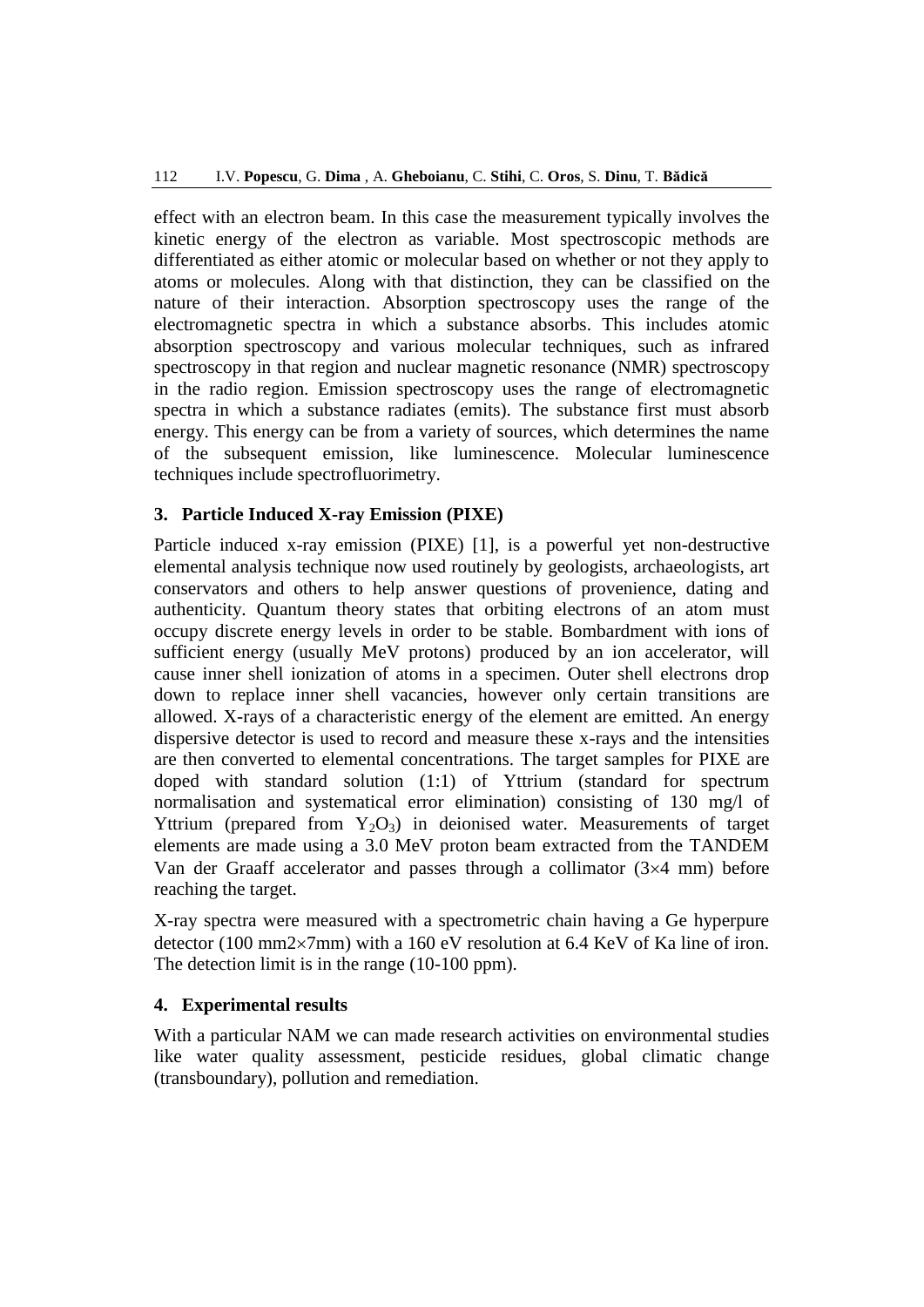# **4.1. Fountain water**

We have analyzed samples collected from underground waters (potable or nonpotable) for establish if they are good for consumption. The target samples were prepared by evaporation of 2 l of water. The obtained dust was mixed with a known amount of Yttrium (internal standard) and depicted on 3µm mylar support. Using a 3MeV proton beam we obtain characteristic X rays spectrums. We have identified 8 elements: S, Cl, K, Ca, Fe, Zn, Br and Sr and their concentrations are shown in the table below:

| Element | Sample(mg/l)    |                    |                        |                        |                    | Ceiling admittance |        |
|---------|-----------------|--------------------|------------------------|------------------------|--------------------|--------------------|--------|
|         | Ruda-<br>Moreni | Salcâmi-<br>Moreni | Viforata 1<br>fountain | Viforata 2<br>fountain | Paltinu-<br>Moreni | Germany            | U.S.A. |
|         | fountain        | fountain           |                        |                        | fountain           |                    |        |
| S       | 42.5            |                    |                        |                        |                    | 80                 | 83.5   |
| Cl      | 51.3            |                    | 45.3                   | 9.3                    |                    | 250                | 250    |
| K       | 8.6             | 7.0                |                        |                        | 0.08               | 12                 |        |
| Ca      | 138             | 140                | 280                    | 265                    | 3.05               | 400                |        |
| Fe      |                 | 0.21               |                        | 1.1                    | 1.4                | 0.02               | 0.3    |
| Zn      |                 | 1.38               |                        | 0.12                   |                    |                    | 5      |
| Br      | 0.51            |                    | 0.08                   |                        |                    |                    |        |
| Sr      | 3.29            |                    | 1.8                    | 0.05                   |                    |                    | 8      |

**Table 1.** The elemental concentrations of analyzed underground waters

Comparing with the ceiling admittance in Germany (S. Eberle, IAEA-Viena 1995) and U.S.A. (Public Law 93-523) we can observe that in two samples (Viforata 2 fountain and Paltinu-Moreni fountain) the concentration of Fe exceeds the maximal admittance levels.

# **4.2. Aerosols samples**

We have analyzed aerosols deposits on filters from ten Romanian towns: Pitesti, Giurgiu, Resita, Râmnicu-Vâlcea, Baia-Mare, Craiova, Timişoara, Călăraşi, Brăila and Arad with different kinds and levels of industrial development by PIXE method.

Sample targets to be analyzed were collected by the Institute of Hydrology and Waters of Bucharest and prepared in the following manner: aerosol particles were collected on cellulose fiber filter.

The flow rate was 15 to 20 liters per minute. Air volume was measured with calibrated gasmeters with a precision of about 5%. We use PIXE in internal standard variant. We use Yttrium like an internal standard because it is a very rare element in the environment items.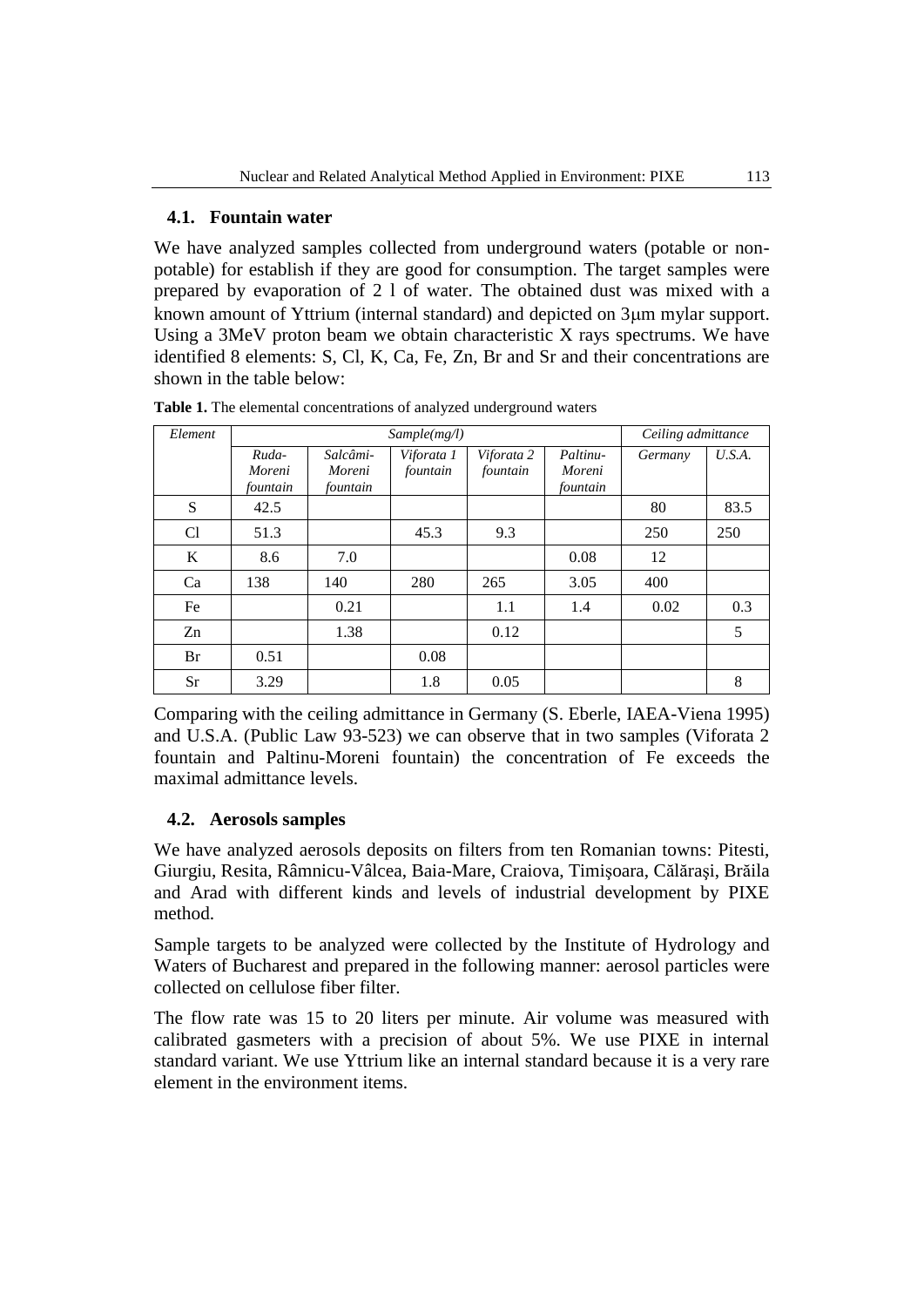There are identified 15 elements: S, K, Ca, Cr, Mn, Fe, Co, Ni, Cu, Zn, As, Hg and Pb. The measured elemental concentration are given with respect to the concentration of the Ca for all analyzed samples in the following table:

| City<br>Elem. | Pitești | Giurgiu | Reșița | Rm.<br>Vâlcea | Baia<br>Mare | Craiova | Timi-<br>soara | Călărasi | Brăila | Arad   |
|---------------|---------|---------|--------|---------------|--------------|---------|----------------|----------|--------|--------|
| S             | 0.112   |         |        |               |              |         | 0.02           |          | 0.012  | 0.047  |
| K             | 0.57    | 0.272   | 0.122  |               | 0.052        | 2.51    | 0.2            | 0.26     | 0.174  | 0.36   |
| Ca            | 1       | 1       | 1      | 1             | 1            | 1       | 1              | 1        | 1      | 1      |
| Ti            | 0.14    | 0.05    | 0.019  | 0.063         |              | 0.505   | 0.15           | 0.66     | 0.017  | 0.04   |
| V             | 0.018   |         |        | 0.012         |              |         |                |          |        |        |
| Cr            | 0.002   | 0.007   | 0.003  | 0.007         |              | 0.035   |                | 0.012    | 0.006  | 0.001  |
| Mn            | 0.027   | 0.014   | 0.021  | 0.017         | 0.006        | 0.05    | 0.007          | 0.078    | 0.024  | 0.017  |
| Fe            | 1.09    | 0.49    | 0.532  | 0.647         | 0.075        | 5.38    | 0.52           | 4.32     | 0.28   | 0.58   |
| Co            |         |         |        |               |              | 0.015   |                |          |        |        |
| Ni            | 0.009   |         |        | 0.006         |              |         |                |          |        |        |
| Cu            | 0.004   |         | 0.001  | 0.021         | 0.089        |         | 0.001          | 0.008    | 0.002  | 0.003  |
| Zn            | 0.012   |         | 0.019  | 0.023         | 0.033        | 0.036   | 0.002          | 0.015    | 0.004  | 0.011  |
| As            |         |         |        | 0.004         | 0.004        | 0.005   |                |          |        | 0.001  |
| Hg            |         |         |        |               |              |         | 0.001          |          | 0.003  | 0.001  |
| Pb            |         |         |        | 0.006         | 0.03         | 0.043   |                | 0.005    | 0.002  | 0.0003 |

**Table 2.** The elemental concentrations with respect to the concentration of the Ca for all analyzed samples

For the ratio concentrations shown before we could make a comparison between the analyzed filters from all the towns considered here, from the point of view of the pollutant elements: the town Craiova is put in evidence by its high ratios of concentrations Ti/Ca, Cr/Ca, Fe/Ca, Co/Ca, Zn/Ca As/Ca, Pb/Ca. Călăraşi has the highest ratio of Mn/Ca and the filter from Brăila is put in evidence by the Hg/Ca. Certainly the level of pollution of a region can not be determined by a single filter and is need of a good statistic to draw conclusions.

# **5. Mosses as bioindicators of air quality**

The main polluting regional industries are: stainless steel works (Târgovişte), cement and related materials production (Fieni), glass and lighting sources production (Târgovişte, Fieni), chemicals materials production (Târgovişte, Doiceşti), coal mining and thermal power station (Doiceşti), oil exploration (Târgovişte, Moreni, Găieşti). The most affected towns are Fieni, Doiceşti, Moreni, Găiesti and Târgovişte in decreasing order regarding pollution with sedimentable powder.

The cement factory in the town of Fieni is responsible for the third place in the list of the most polluted localities of Romania (Romanian Statistical Yearbook–2001: National Institute of Statistics).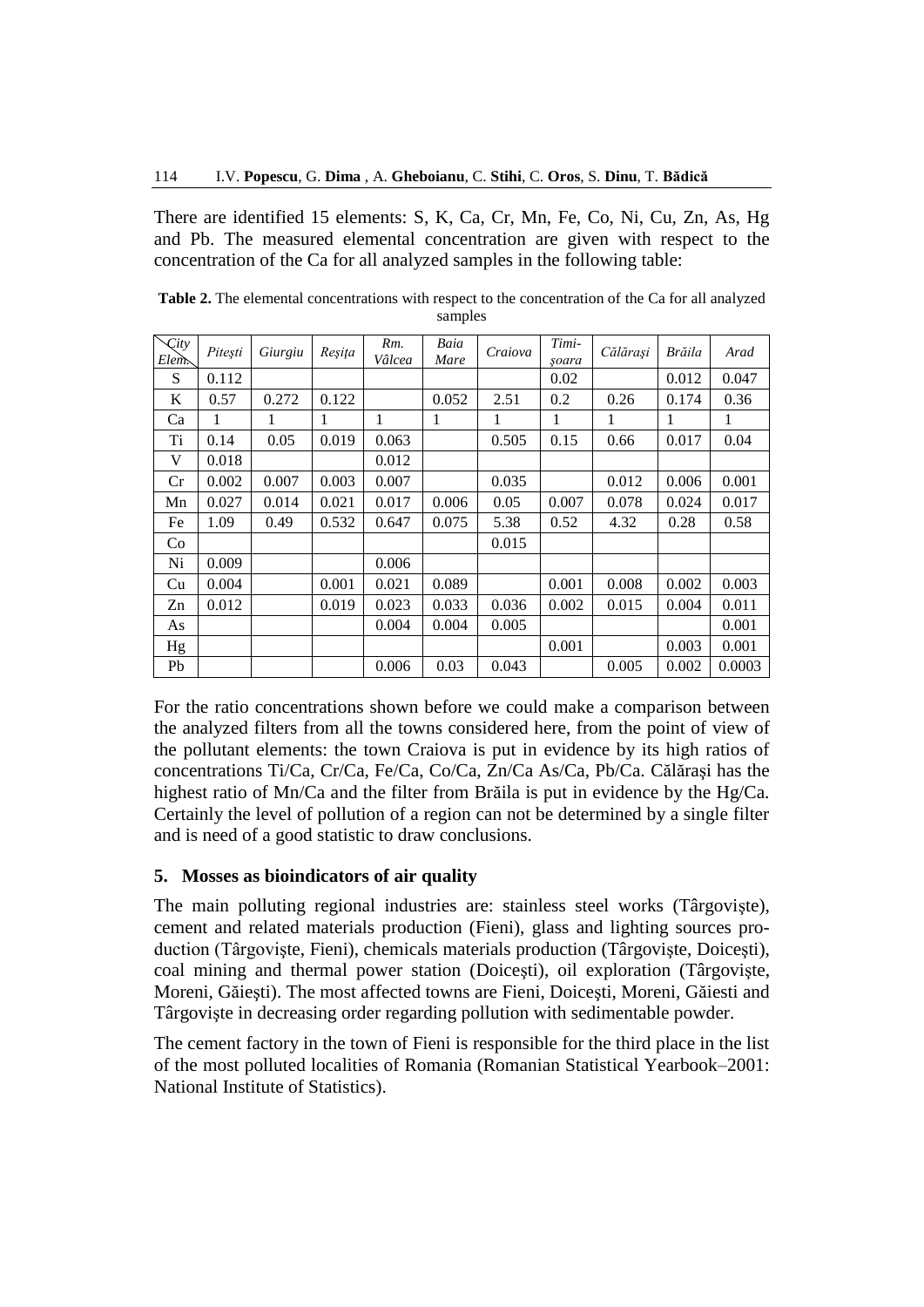Mosses are particularly effective biomonitors [4, 9] of atmospheric heavy metal contamination because of their bioaccumulative properties. These plant groups are amenable to biomonitoring because they are widespread, easy to handle and they lack a cuticle and root system thus reflecting directly atmospheric heavy metal deposition. The elemental composition of mosses can be determined using a sensitive analytical method like Particle Induced X-ray Emission (PIXE) [2,3]. Sampling of mosses *(Mnium undulatum)* was carried out in the investigated area – the transect from north to south of the Dâmboviţa county (Figure 1.) in summerautumn 2004. Sample preparation: generally the solid samples are chemically digested followed by internal standard addition. In the case of mosses a few tens of milligrams were weighted and put into 50 mL HDPE vials. Depending on the mosses density, for each sample an equal volume of  $2-4$  mL  $HNO<sub>3</sub>$  (Merck, 65%, suprapur) and a few hundred microliters  $H_2O_2$  and HF (Merck, p.a.) were added. In order to assure complete digestion the samples were heated for 4 hours at 75°C. After digestion each sample was diluted with a convenient volume of deionized water followed by addition of internal standard (200  $\mu$ L solution of  $\text{Y}_{2}\text{O}_{3}$  in  $\text{HNO}_{3}$ medium, containing 160.8 μg Y/mL).



**Fig. 1.** Map of the Dâmboviţa county with samples localization.

Volumes of 150  $\mu$ L (exception for sample P-8 of 50  $\mu$ L) were deposited and evaporated on mylar foil (2.5 μm thickness) fixed on aluminium frames. The moss amounts corresponding to evaporated samples on mylar are given in Table 3.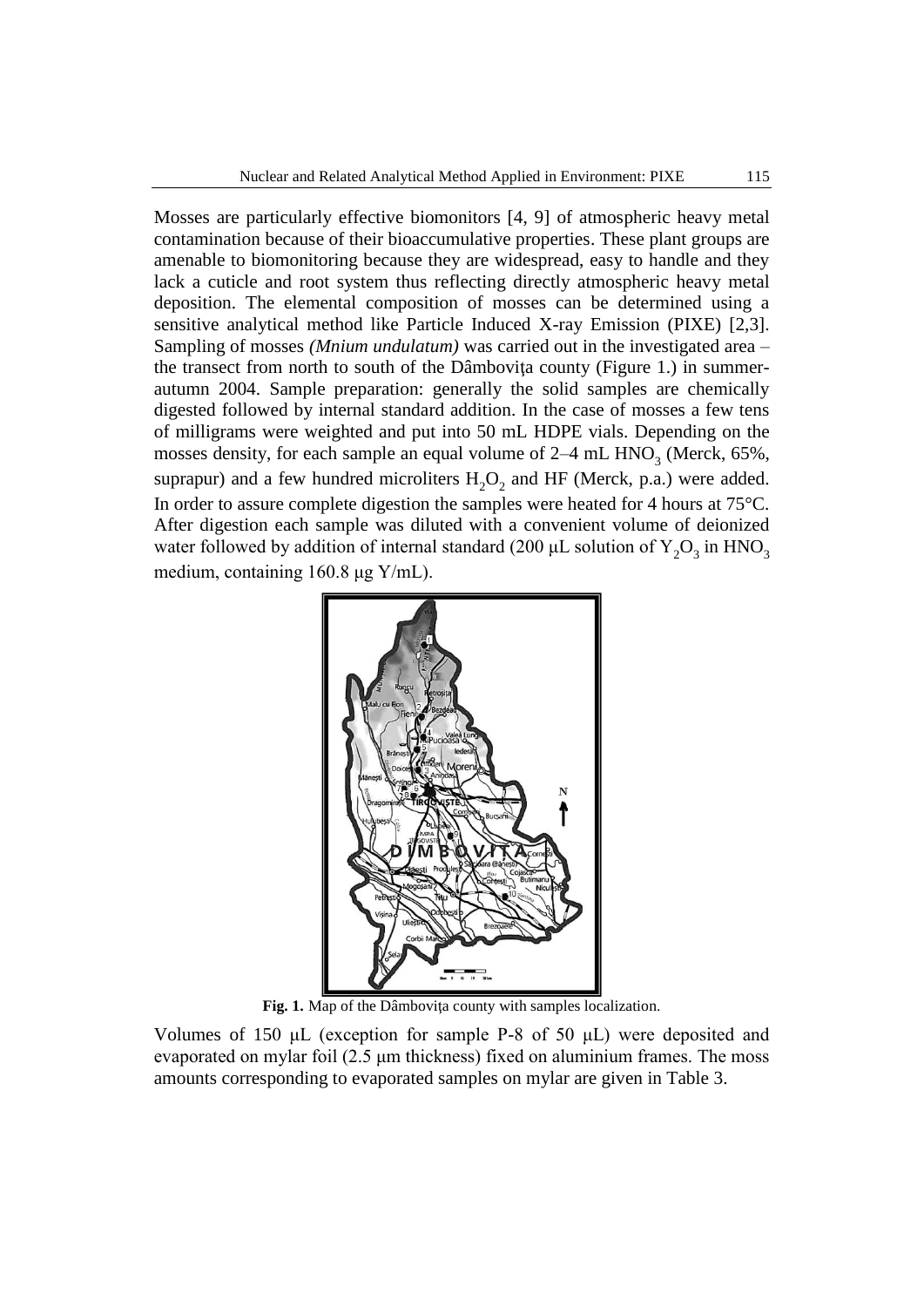| Sample code     | Sample localization | Mass of dry mosses (µg) |  |  |
|-----------------|---------------------|-------------------------|--|--|
| P <sub>1</sub>  | Saua Strunga        | 141.94                  |  |  |
| P <sub>2</sub>  | Fieni               | 156.52                  |  |  |
| P <sub>3</sub>  | Doicești            | 112.82                  |  |  |
| <b>P4</b>       | Pucioasa            | 134.37                  |  |  |
| P <sub>5</sub>  | Brănești            | 147.87                  |  |  |
| P <sub>6</sub>  | Priseaca            | 117.54                  |  |  |
| P7              | Ungureni            | 110.50                  |  |  |
| P <sub>8</sub>  | Priseaca            | 43.87                   |  |  |
| P <sub>9</sub>  | Mircea Vodă         | 119.56                  |  |  |
| P <sub>10</sub> | Tărtășești          | 140.92                  |  |  |

**Table 1.** Sample characterization.

Analytical method: the samples were analyzed by the PIXE technique using 3 MeV protons delivered by the 9 MV Van de Graaff Tandem Accelerator of NIPNE. The analyses were carried out in vacuum. A collimated beam (3 mm diameter) bombarded the target oriented at an angle of 45° with respect to the beam direction. The emitted X-rays were detected by a Canberra Ge(HP) detector, having an energy resolution of 180 eV / 5.9 keV and placed at an angle of 90 $^{\circ}$  to the incident beam direction. For the present measurements, the X-rays passed through the Be windows of the scattering chamber (0.25 mm thick) and detector (76 μm thick), and a 2 cm air gap. The signals from the detector preamplifier were processed with a Tennelec spectroscopic amplifier model TC244, enabling pile-up rejection, and then fed into a model 1520 Canberra ADC and mixer-router. Data manipulation and storage were performed with a Canberra S100 counting system, based on an IBM personal computer. The X-ray spectra were analyzed using the code LEONE, which models the X-ray peaks with Gaussian functions and subtracts a polynomial background (of degree 1-3). The peak area derived from the fitting routine, corrected for X-ray attenuation and detector efficiency, were then used to determine the elemental concentrations of Cl, K, Ca, Mn, Fe, Ni, Cu, Zn, As, Sr, Cd and Pb in samples. Table 4 summarizes data on elemental content

in the moss samples collected from the Dâmboviţa county expressed in mg⋅kg<sup>-1</sup>. Uncertainties in the table  $(1\sigma)$  are statistical. It should be noted that heavy metal (Fe, Ni, Cu, Zn) concentration in samples is an important component of air quality and an excess of heavy metal concentration in the environment can modify negatively the quality of life. Figure 2 illustrates by the distribution of heavy metals in mosses – note should be taken of a high content of: Fe, Mn, Ca and Zn detected in Fieni and Brăneşti; Ni and Cu are detected in Fieni and Priseaca (Târgovişte neighborhood). The different concentrations of elements in sample are the results of the different industrial levels of the sampling regions.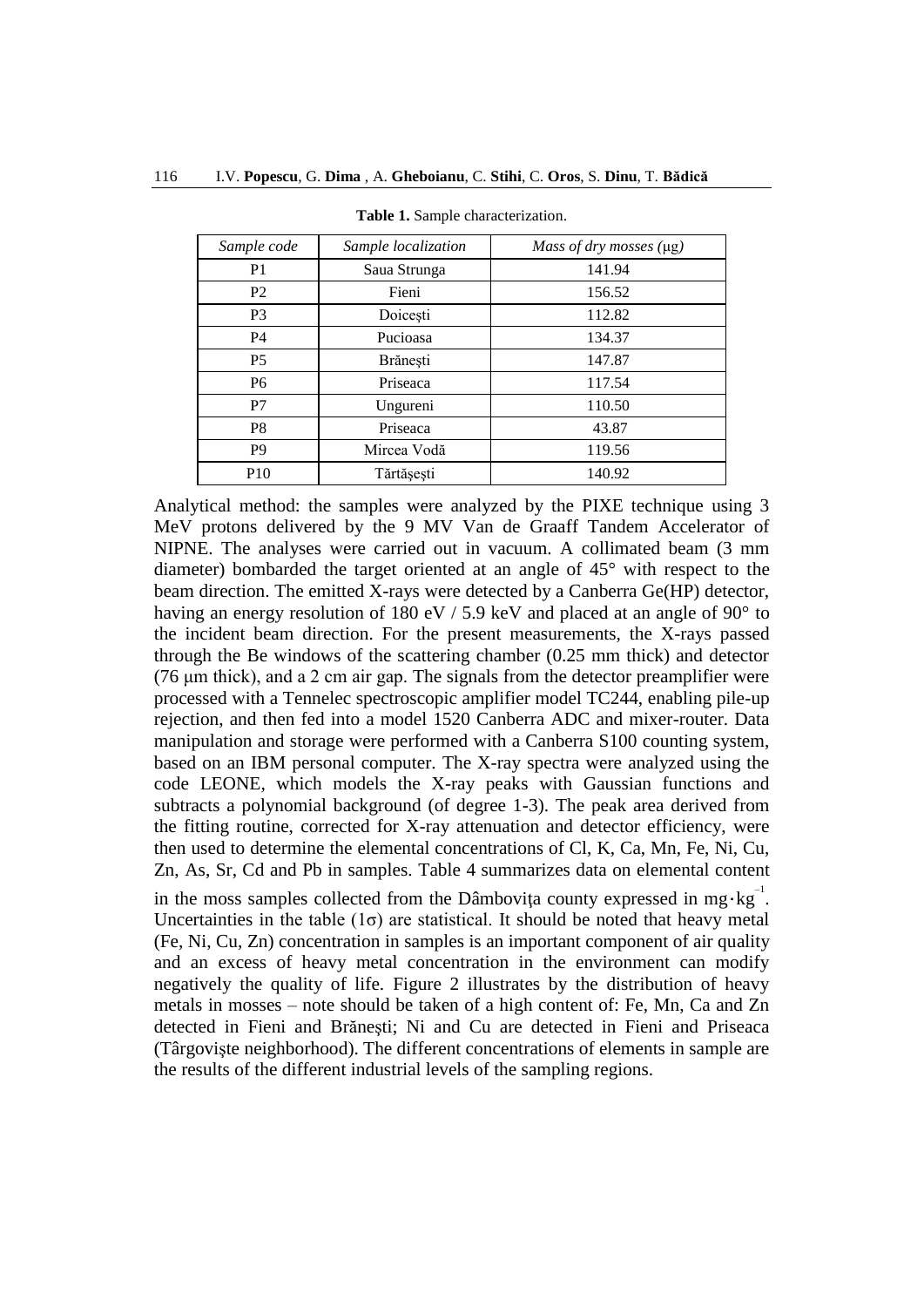| Concentration   |               |              |               |            |            |            |           |  |
|-----------------|---------------|--------------|---------------|------------|------------|------------|-----------|--|
| Sample<br>code  | K             | Ca           | Fe            | Mn         | Ni         | Cu         | Zn        |  |
| P <sub>1</sub>  | $380 \pm 7.2$ | $191 \pm 12$ | $14+1$        | $43 + 7$   | ND         | $4\pm1$    | $9\pm3$   |  |
| P <sub>2</sub>  | $311 \pm 143$ | $824 \pm 2$  | $1997 \pm 67$ | $103 + 29$ | $6\pm1$    | $44 + 2$   | $255+5$   |  |
| P <sub>3</sub>  | $86 \pm 1$    | $176 \pm 1$  | $477 + 4$     | $15\pm1$   | $4\pm1$    | $12\pm1$   | $48 + 2$  |  |
| <b>P4</b>       | $153 \pm 1$   | $464 + 2$    | $26 \pm 1$    | $53+2$     | $3\pm1$    | $22 + 2$   | $79 + 33$ |  |
| P <sub>5</sub>  | $414 + 2$     | $78 + 3$     | $2320 \pm 8$  | $75 + 2$   | $21 \pm 4$ | $33+3$     | $190+22$  |  |
| P <sub>6</sub>  | $115 \pm 1$   | $262+2$      | $550+4$       | $30+1$     | ND         | $5\pm2$    | $25 + 3$  |  |
| P7              | $173 + 1$     | $252+2$      | $434 + 4$     | $43+2$     | ND         | $19\pm3$   | $36+3$    |  |
| P <sub>8</sub>  | $202+10$      | $318+2$      | $280+3$       | $20+1$     | $10\pm1$   | $24+2$     | $38+3$    |  |
| P <sub>9</sub>  | $413 \pm 716$ | $772 + 26$   | $196 \pm 3$   | $55 + 2$   | $4\pm1$    | $20 \pm 2$ | $79 + 4$  |  |
| P <sub>10</sub> | $166 \pm 2$   | $175 + 3$    | $411\pm3$     | $27+1$     | $7\pm2$    | $14\pm 2$  | $32+3$    |  |

**Table 1.** Elemental concentration in the mosses samples from the Dâmboviţa county, mg⋅kg<sup>-1</sup> dry

ND - Not detected

The obtained elemental concentrations was compared with the Norway background level in mosses [9] and we can say that the Fe, As, Cd and Pb concentrations are greater at Fieni, Brăneşti and Mircea Vodă than at Şaua Strunga situated in the Bucegi, Carpathian Mountains.



\* sample P-8

**Fig. 2.** Element concentrations in mosses (ppm) along the Dâmboviţa county from north to south.